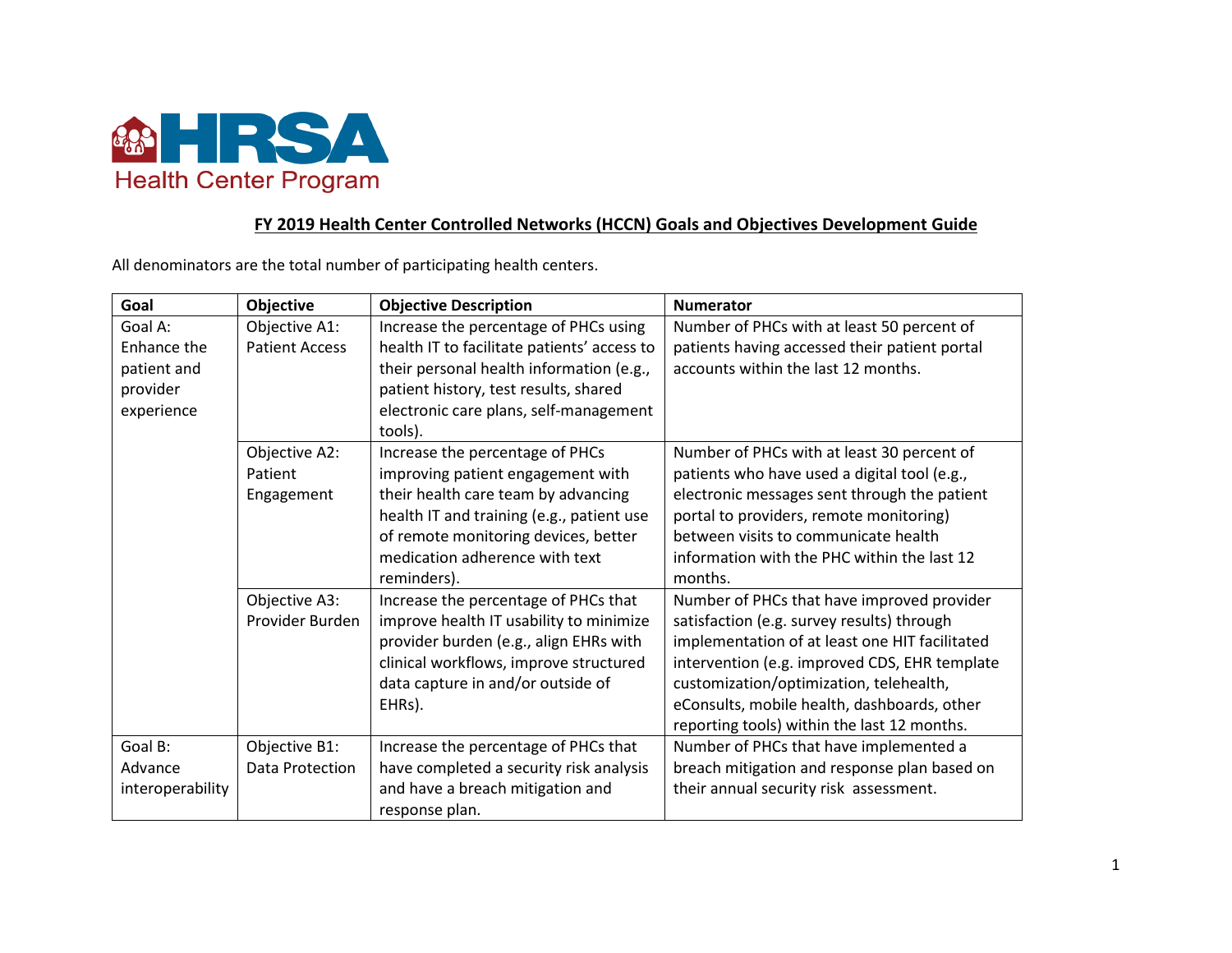|                                         | Objective B2:<br>Health<br>Information<br>Exchange            | Increase the percentage of PHCs that<br>leverage HIE to meet Health Level<br>Seven International (HL7) standards or<br>national standards as specified in the<br><b>ONC Interoperability Standards</b><br>Advisory and share information<br>securely with other key providers and<br>health systems.                                       | Number of PHCs that transmitted summary of<br>care record to at least 3 external health care<br>providers and/or health systems in the last 12<br>months using certified EHR technology through<br>platforms that align with HL7 or national<br>standards specified in the ONC Interoperability<br>Standards Advisory.                                                                                                                                                                   |
|-----------------------------------------|---------------------------------------------------------------|--------------------------------------------------------------------------------------------------------------------------------------------------------------------------------------------------------------------------------------------------------------------------------------------------------------------------------------------|------------------------------------------------------------------------------------------------------------------------------------------------------------------------------------------------------------------------------------------------------------------------------------------------------------------------------------------------------------------------------------------------------------------------------------------------------------------------------------------|
|                                         | Objective B3:<br>Data Integration                             | Increase the percentage of PHCs that<br>consolidate clinical data with data from<br>multiple clinical and non-clinical<br>sources across the health care<br>continuum (e.g., specialty providers,<br>departments of health, care<br>coordinators, social service/housing<br>organizations) to optimize care<br>coordination and workflows. | In the last 12 months, the number of PHCs that<br>have integrated data into structured EHR fields<br>(i.e., not free text or attachments) from at least<br>3 external clinical and/or non-clinical sources.                                                                                                                                                                                                                                                                              |
| Goal C: Use<br>data to<br>enhance value | Objective C1:<br>Data Analysis                                | Increase the percentage of PHCs that<br>improve capacity for data<br>standardization, management, and<br>analysis to support value-based care<br>activities (e.g., improve clinical quality,<br>achieve efficiencies, reduce costs).                                                                                                       | Number of PHCs using a dashboard and/or<br>standard reports to present useful data to<br>inform value-based care activities (e.g., improve<br>clinical quality, achieve efficiencies, reduce<br>costs) in the last 12 months.                                                                                                                                                                                                                                                            |
|                                         | Objective C2:<br><b>Social Risk</b><br>Factor<br>Intervention | Increase the percentage of PHCs that<br>use both aggregate and patient-level<br>data on social risk factors to support<br>coordinated, effective interventions.                                                                                                                                                                            | Number of PHCs that use health IT to collect or<br>share social risk factor data with care teams and<br>use this data to inform care plan development<br>on at least 50 percent of patients identified as<br>having a risk factor (e.g. care teams use patient<br>reported data on food insecurity or other social<br>risk factors to better tailor care<br>plans/interventions and community referrals to<br>improve chronic disease management and<br>outcomes) in the last 12 months. |